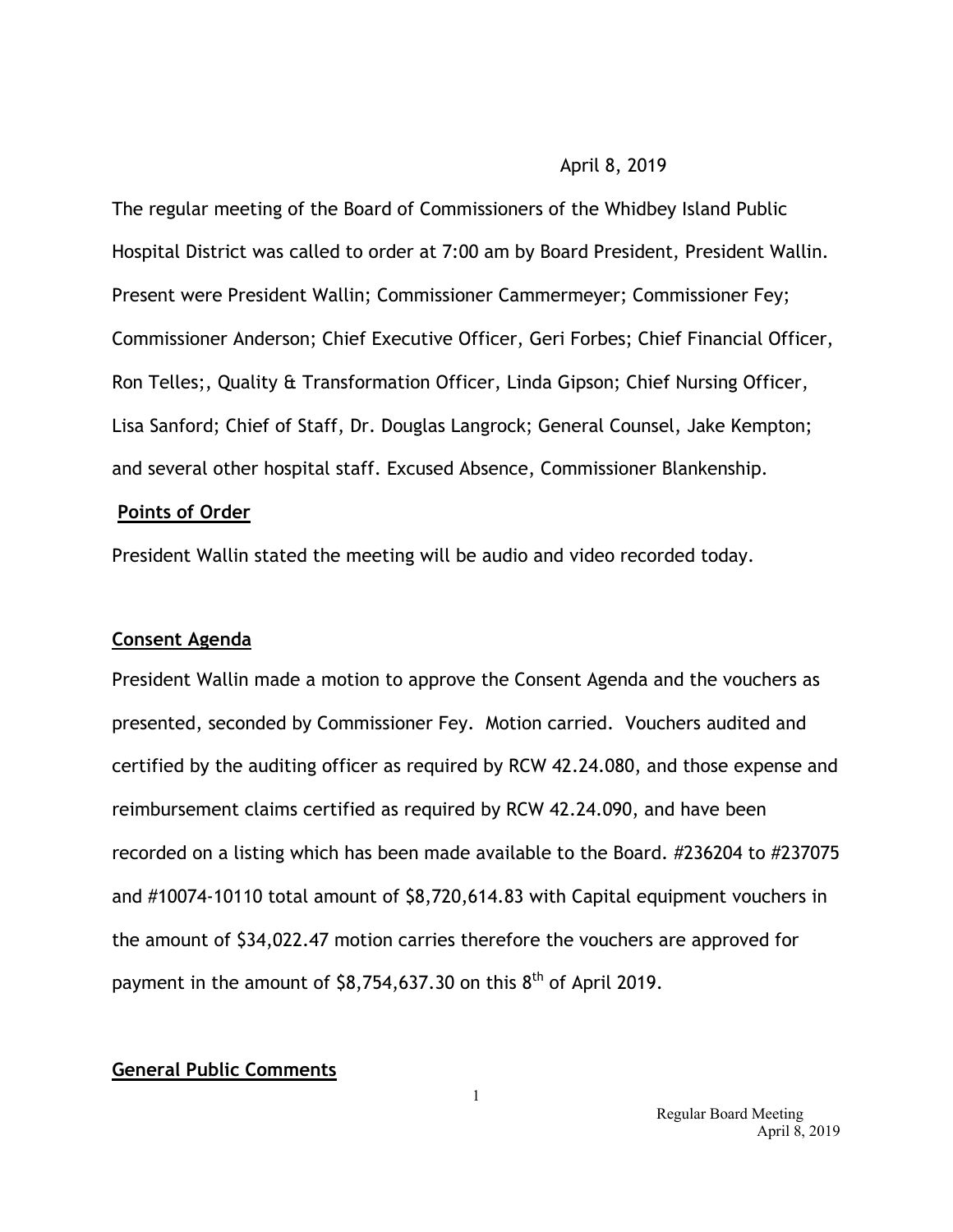Greg Richardson, Clinton resident, starts by stating this institution is a jewel, and praises the board for its most recent town hall meeting. Mr. Richardson stated that he comes to the board today to voice his thoughts about the upcoming CEO transition and considerations that should be made. Strategic positioning and planning for the next 5-10 years, considering generational changes, and changes to healthcare should be the forefront as we look at change. Greg also advises the board that there should be a very structured search for the new Chief Executive Officer, including activating an advisory committee including volunteers with expertise in all areas of healthcare*.* This provides an opportunity to spend time setting direction for the hospital, while including the community in planning that direction and strategizing change. Distinguishing responsibility of the Board versus senior management is something he would advise the board take into consideration. The board is responsible to drive the overall mission of the hospital and manage that it is being done. This does not mean micromanagement; however clear direction given to the leadership with understanding and true measurable feedback.

Lastly, Greg notes that when a highly sensitive matter such as CEO reimbursement is reviewed, the Board should set forth very clear measurable goals, with benchmark achievements to back those goals and publish them all.

Ron Wallin noted the published article in Saturday's newspaper regarding the CEO's bonus was misleading. The CEO's contract has an incentive clause based on goals set forth and approved by the board. As we search for a new CEO the board will look that this type of clause to see if it is necessary as a recruitment measure.

2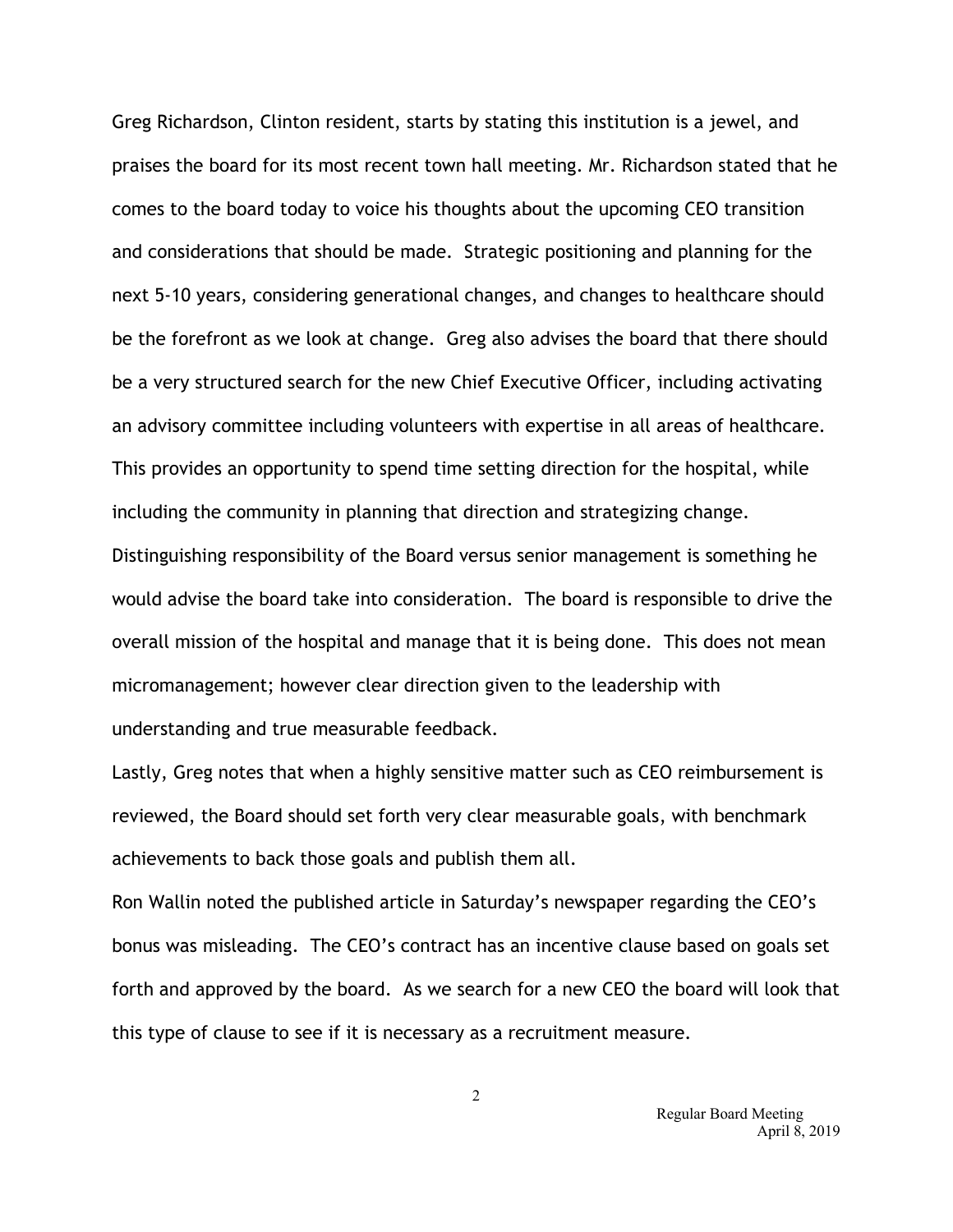#### **Nursing Update**

Lisa informed the board that March was a heavy flu month in the ED. Whidbey Island is beginning to see a drop in flu numbers in April, we believe that we are on the back end of the flu season. Annelies De Wolf is a newly hired physical therapist, who brings experience with advanced vestibular training, to care for patients experiencing dizziness, visual disturbances, and imbalance issues caused by the inner ear. Annelies has provided education and treatment in our Rehabilitation Center, and next she will be working with our clinical staff providing training, followed by education classes for the community.

Colleen Lorenz our AS/PACU manager is leading an interdisciplinary team including surgeons, anesthesia providers and nurses to develop an enhanced recovery after surgery process. This group is in the early stages of development and has hosted three meetings to date, we look forward to sharing more about their progress in coming months.

Tony Triplett and his team are working on reducing drugs in our formulary in the pharmacy. Tony has been working with our providers and the pharmacy and therapeutics committee to reduce the number of drugs we order, which will be an estimated cost savings of \$75,000.

Mitzi Lantz and Becky Dawson have been working on the quality of documentation in our EMR systems. They have been working with providers to ensure streamlined processes to ensure ease and better patient care.

3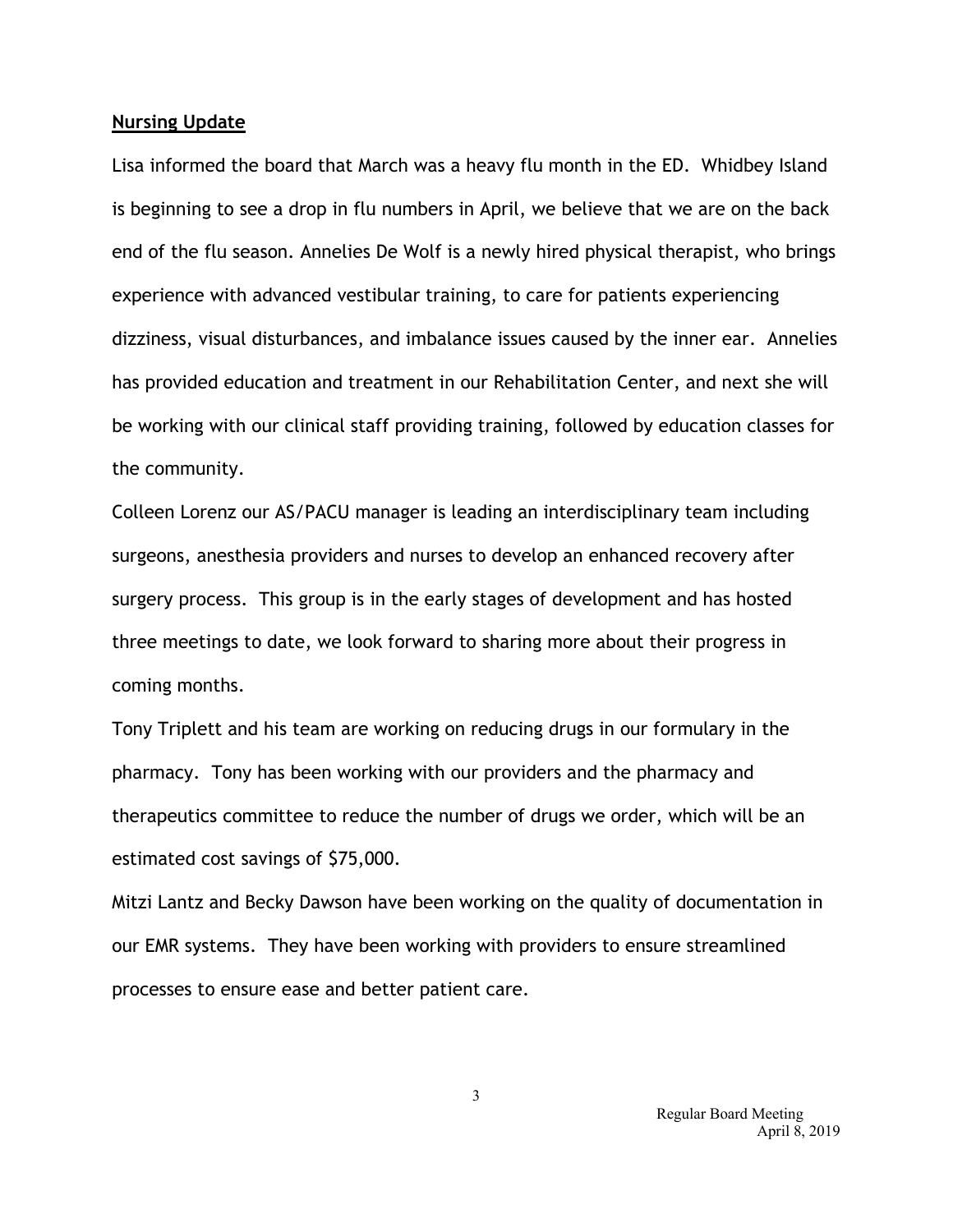## **Medical Staff Report**

| Dr. Doug Langrock presented the following Initial Appointments:     |                            |
|---------------------------------------------------------------------|----------------------------|
| Tawiriq Bal, MD, Radiology                                          | <b>Provisional Active</b>  |
| Mark Schetchter, MD, Radiology                                      | <b>Provisional Active</b>  |
| Commissioner Anderson motioned to approve, seconded by Commissioner |                            |
| Cammermeyer. Motion Carried.                                        |                            |
| Dr. Doug Langrock presented the following Advancements:             |                            |
| Gabriella Skuta, MD, Hospitalist                                    | Provisional Active to      |
|                                                                     | Active                     |
| Commissioner Fey motioned to approve, seconded by Commissioner      |                            |
| Cammermeyer. Motion Carried.                                        |                            |
| Dr. Doug Langrock presented the following Reappointments:           |                            |
| Gregory Wolgamot, MD Pathology                                      | <b>Courtesy Active</b>     |
| Daniel Susanto, MD, Radiology                                       | <b>Active Telemedicine</b> |
| Brandon Liu, MD, Radiology                                          | <b>Active Telemedicine</b> |
| Andrew Levine, MD, Radiology                                        | <b>Active Telemedicine</b> |
| Michael Fishman, MD, Radiology                                      | <b>Active Telemedicine</b> |
| Commissioner Fey motioned to approve, seconded by Commissioner      |                            |
| Anderson. Motion Carried.                                           |                            |

Dr. Langrock shares that the Medical Staff is diligently working in their bylaws. The hope is that they will be presented to the board in June. Lastly, Dr.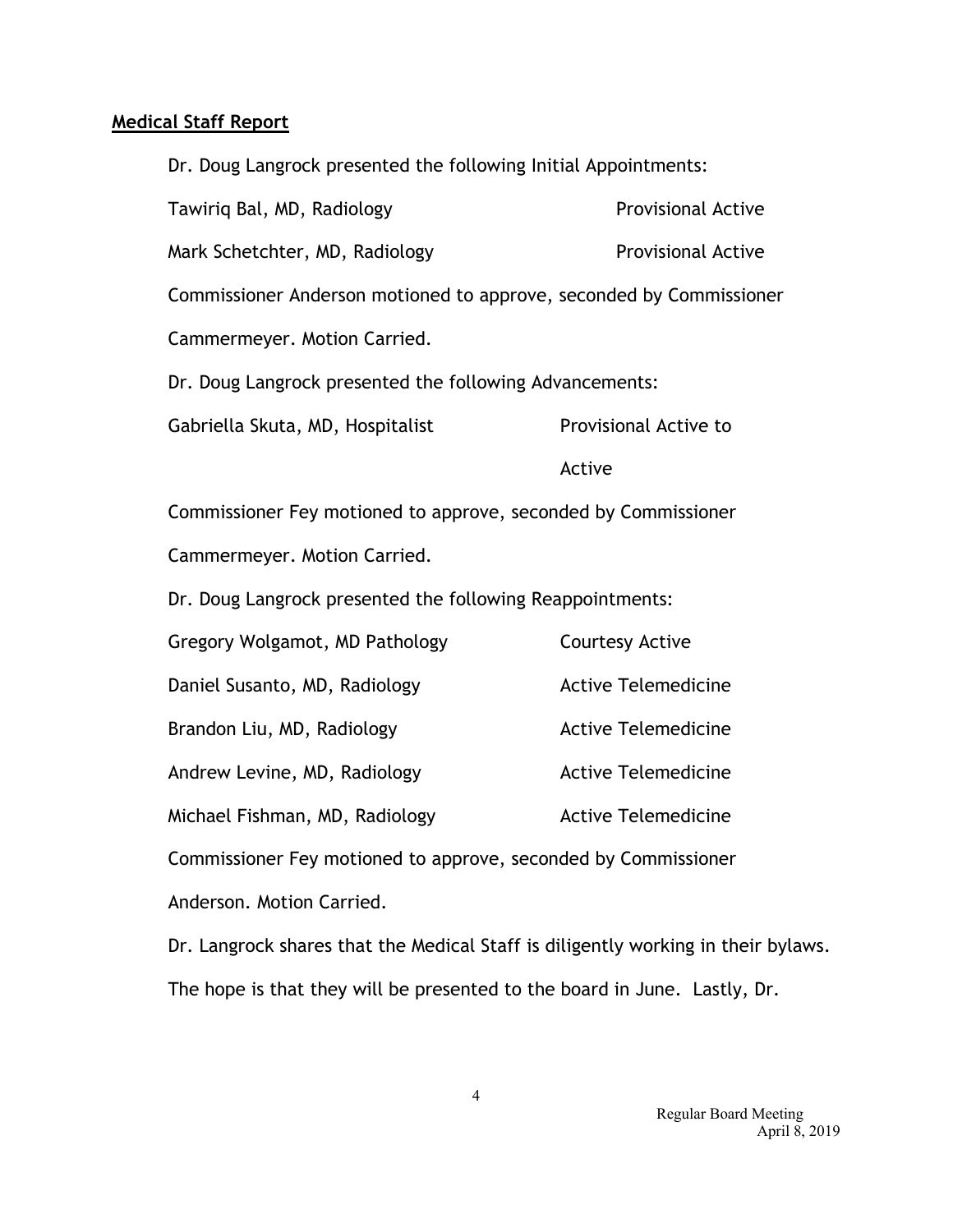Langrock announces he will be on vacation for the next Board meeting and Dr. Perera will be filling in for him.

Ron Wallin asked that Dr. Langrock have Jake Kempton and the Board review the bylaws draft form.

### **Quality Update**

Linda notifies the board that next month the quality report will be recapping last year's results from Press Ganey and will be a lengthy report from the quality department.

Linda acknowledges Jill Usher whom is present today representing the Patient Family Advisory Council; the PFAC council has been doing significant work to help with our work in delivering patient care and outreach to the community. This group has worked on building strong relationships with the community ensuring their needs are being met and heard.

Press Ganey's onsite visit was very positive and informative; Linda looks to share all this information with the Board next month.

## **Staff and Status Reports from Administration**

Geri Forbes, CEO reports with the following:

Geri shares some of the great work and relationship buildings we have done with the local jail to ensure inmates leave our ED with adequate medication, and safe transfer. WhidbeyHealth celebrated its annual Employee Recognition on March 20<sup>th</sup> in the Health Education Center. 54 employees were recognized for their milestone years of service by members of administration and the board.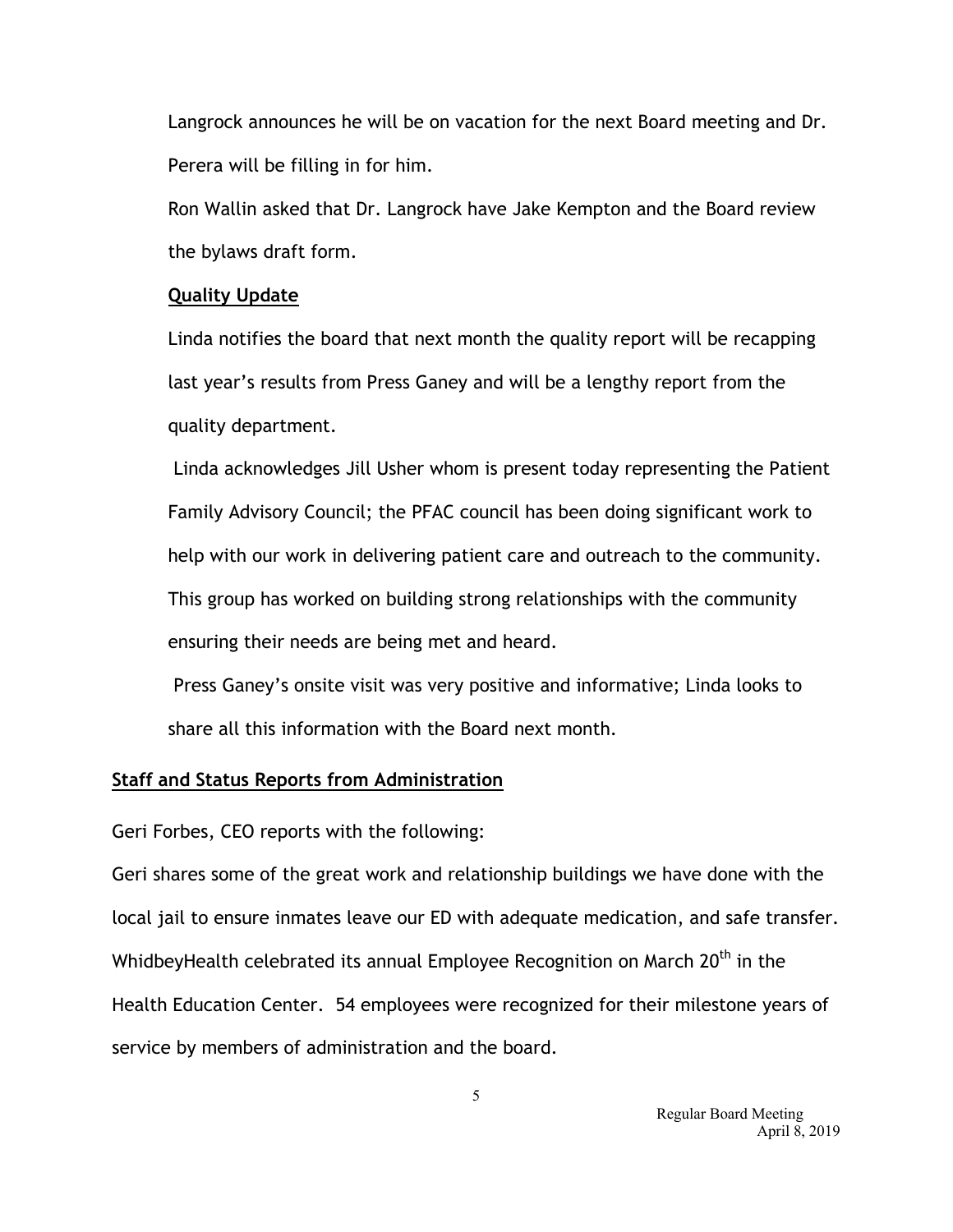Provider Recognition took place on March 29<sup>th</sup> with the theme of "Thanks A Latte". Geri drove up and down the island to personally deliver small gifts to providers and thanking them for all they do.

WhidbeyHealth talks continue in the Health Education Center with "Your Good Health Talks" series.

Monday May 6<sup>th</sup> from 5:30-6:30pm Dr. Amy Arisco will be presenting "Bladder Matter" discussion about urology services.

For a full listing of the upcoming talks please see the WhidbeyHealth website.

# **Finance Update**

Ron notified the board we have submitted our final USDA loan on March 14<sup>th</sup>. We have not heard anything back yet.

The finance committee had a final construction budget update. Marc Estvold visited

with the committee sharing that although last fall they estimated the overage at 3.3

million dollars, we ended with a 2.1 million dollar overage.

Commissioner Fey noted that this included construction of the Health Education Center and Pharmacy.

# **Ron reviewed February Financials**:

- 1. Clinic volumes are low for the month of February partially due to the inclement weather closures. All of the clinics were impacted and saw significant volume drops the lowest in four years.
- 2. MAC volumes were up even with the weather.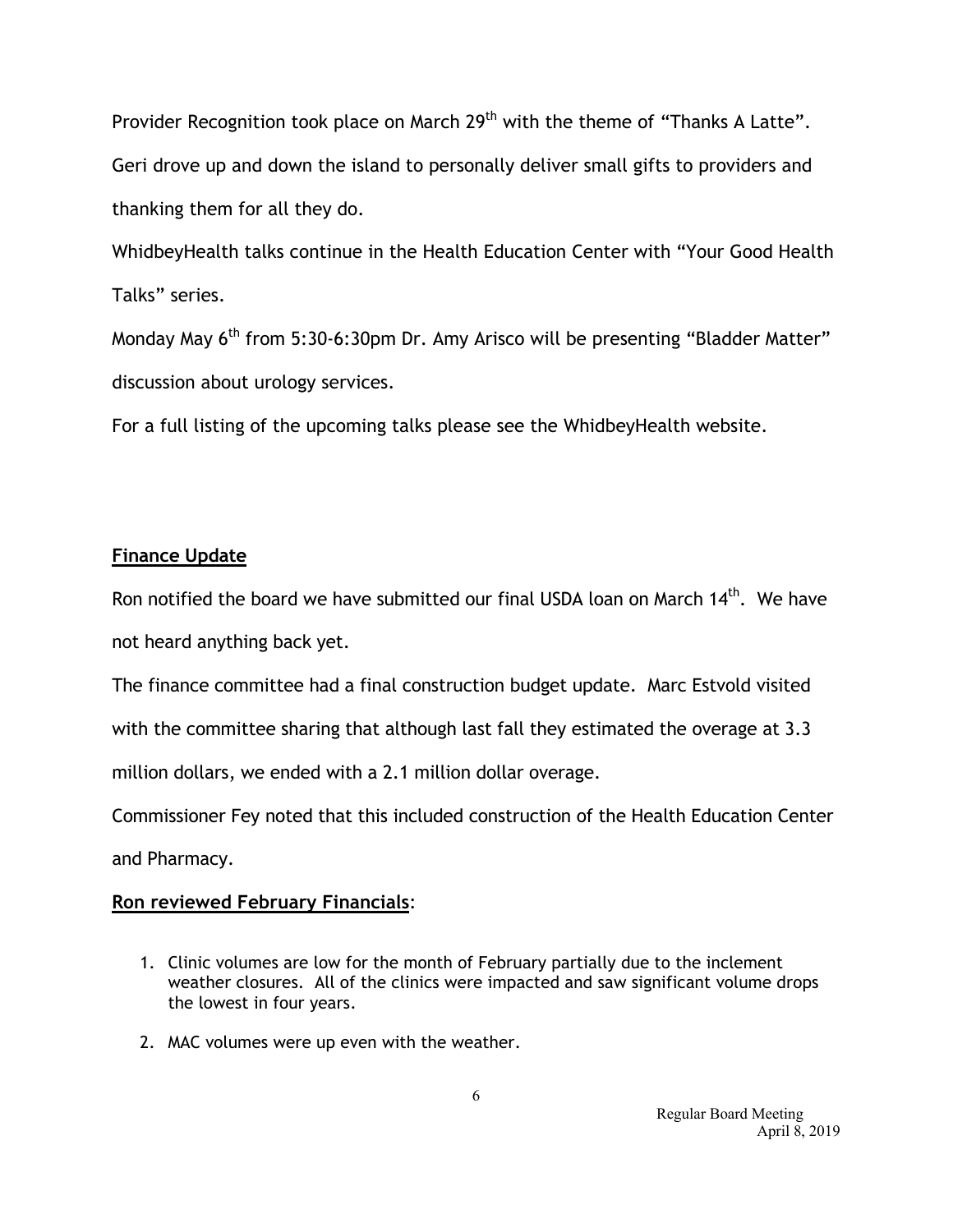- 3. ER visits low but on trend with the month of February in previous years.
- 4. Surgeries are down in volume, again lowest ever in the past four years. Surgeries are down about 100 per month from previous years. Discussion regarding review of swing bed hospital to help revenue. As patient days and surgery has been so low.
- 5. Commissioner Blankenship asked for a breakdown of surgeries by provider. Ron shared the breakdown by specialty clearly identifying the areas where we are seeing drops. Ron notes that the Navy's is our biggest utilizer, they are consistently filling their blocks.
- 6. CT volumes were down again driven by inclement weather, while MRI volumes were up.
- 7. Patient days and discharges are low in February
- 8. Operational revenue and expense detail discussed, the gap is growing between the two as expenses rise and revenue drops
- 9. Supplies cost is back down, however compensation is up
- 10. Net Operating Income, balance sheet and days cash on hand discussed
- 11. We are opening the hospital to every insurance company out there to help generate volume

## **Board Items**

President Ron Wallin announces the Board will now proceed into Executive

Session at 7:46 am for about 60 minutes. Current or potential litigation. RCW

42.30.110 (1)(i) Performance of a public employee. RCW 42.30.110 (1)(g)

Executive Session ends at 8:53am.

Commissioner Fey makes a motion to award the CEO 80% of the 25% agreed

upon incentivized 2018 goals. Commissioner Anderson clarifies that this is the

contracted agreed upon goals. Commissioner Cammermeyer seconded. Motion

Carried.

## **Agenda Items For Next Board Meeting**

President Wallin noted for the next Board meeting: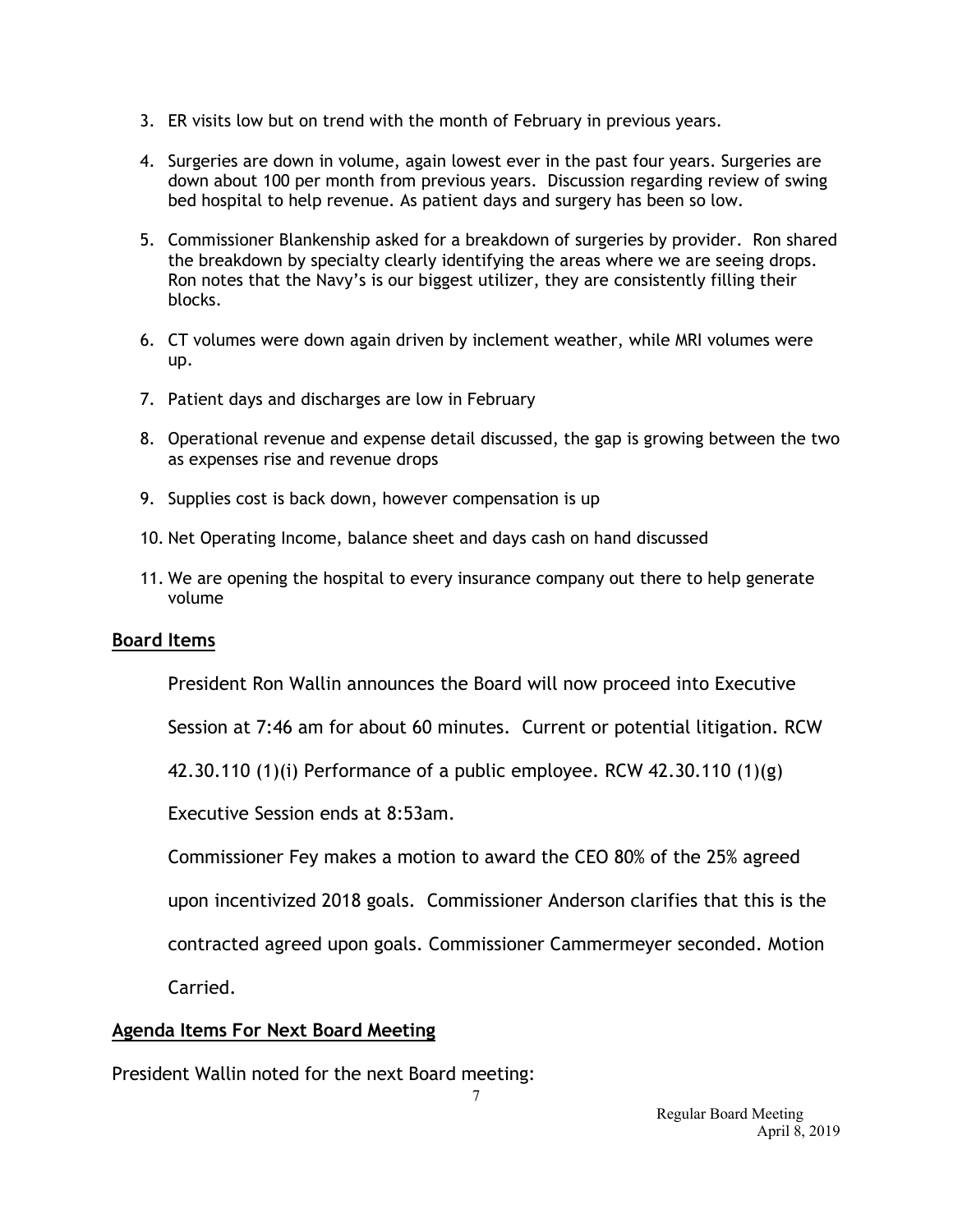Next Board meeting will be held Monday, May 13 at 7:00 am.

# **Adjournment**

There being no further business, Commissioner Cammermeyer called for a motion to adjourn, seconded by Commissioner Anderson to adjourn the meeting at 8:57 am. Motion carried.